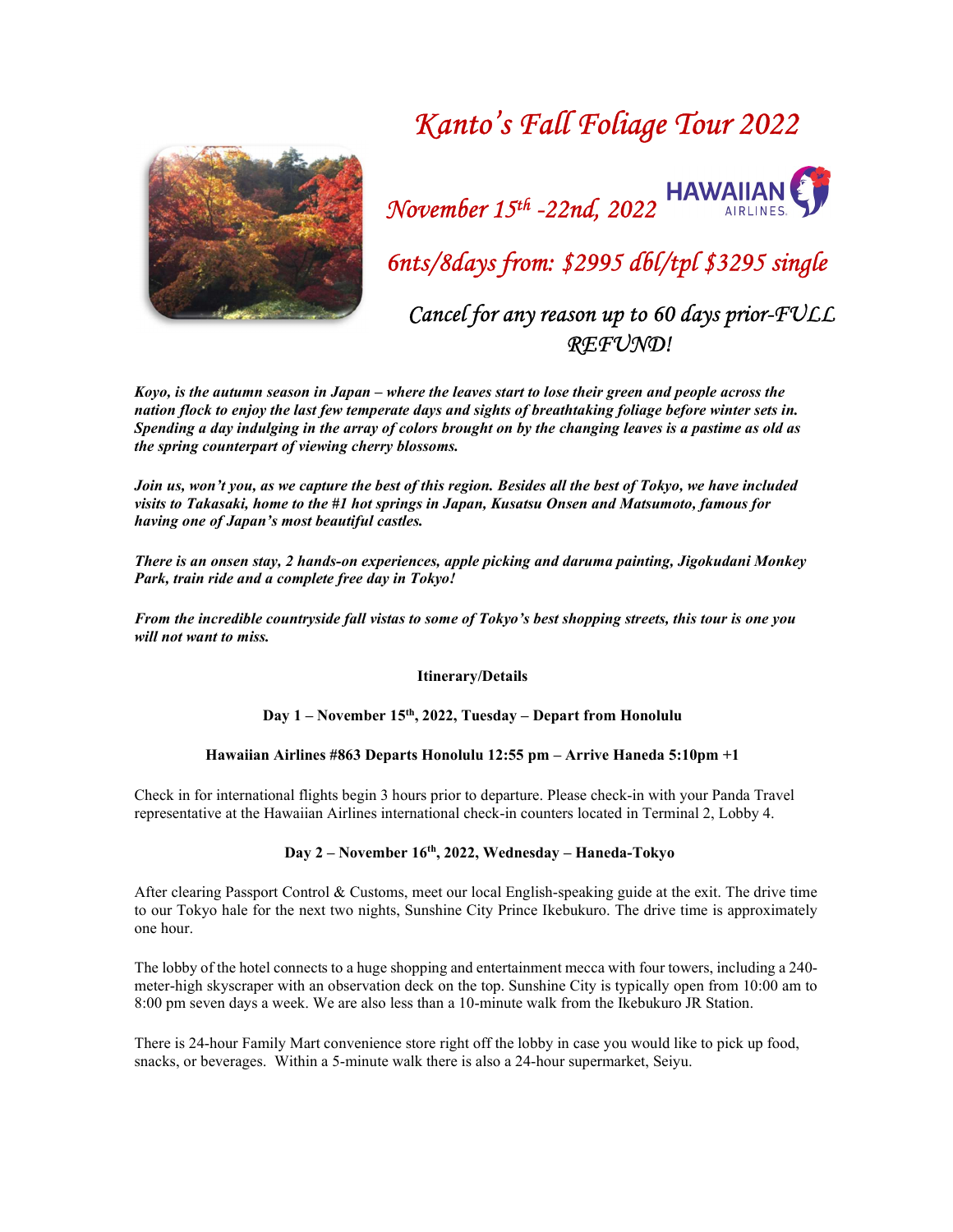





Recently remodeled Sunshine City Prince Hotel & lobby Family Mart in hotel lobby



Accommodations: Sunshine City Prince Hotel

# Day  $3$  – November 17<sup>th</sup>, 2022, Thursday – Tokyo (B/L)

After breakfast, please meet your guide in the lobby by 8:30am as we are off on a full day of local touring.

After breakfast at our hotel, we will head out for a full day of touring. Please meet your guide in the lobby by 8:30am.

If you have ever dreamed about melt-in-your-mouth, out-of-this-world sushi, then you might have heard of Tsukiji, the largest fish market in the world. Most of Tokyo, and even high-end sushi restaurants in Hong Kong and San Francisco, gets their fish from this cultural landmark near the center of Japan's capital city.

Tsukiji sits on some of the most valuable real estate in Tokyo. While the inner auction market has moved to a new location, the popular outer market remains so that you can shop and enjoy.

Opened in 1935, Tsukiji sprang to life after the Great Kanto Earthquake destroyed most of Tokyo in 1923. It has since become one of the most popular tourist destinations in the city. Every morning sightseers start lining up at 3 a.m. to watch the frozen tuna auction. The more expensive fresh tuna auctions – where a single Bluefin once sold for nearly \$1.8 million- are privately conducted.

It is our first stop on tour, and we will be here for 1.5 hours so that you have ample time to walk around and enjoy the outer market, visit knife-making artisan shops, tasting candies, nuts, and spices, and learning more about seasonal produce.

If you are a foodie, love markets, enjoy photography – or simply like visiting unique places – then you will probably love Tsukiji.

After a good stroll around the market, there is nothing like a sushi breakfast to complete the experience. There are plenty of sushi shops – make sure to choose one where you see locals dining. If you do not feel like sushi, there are other options including ramen, *donburi* and more.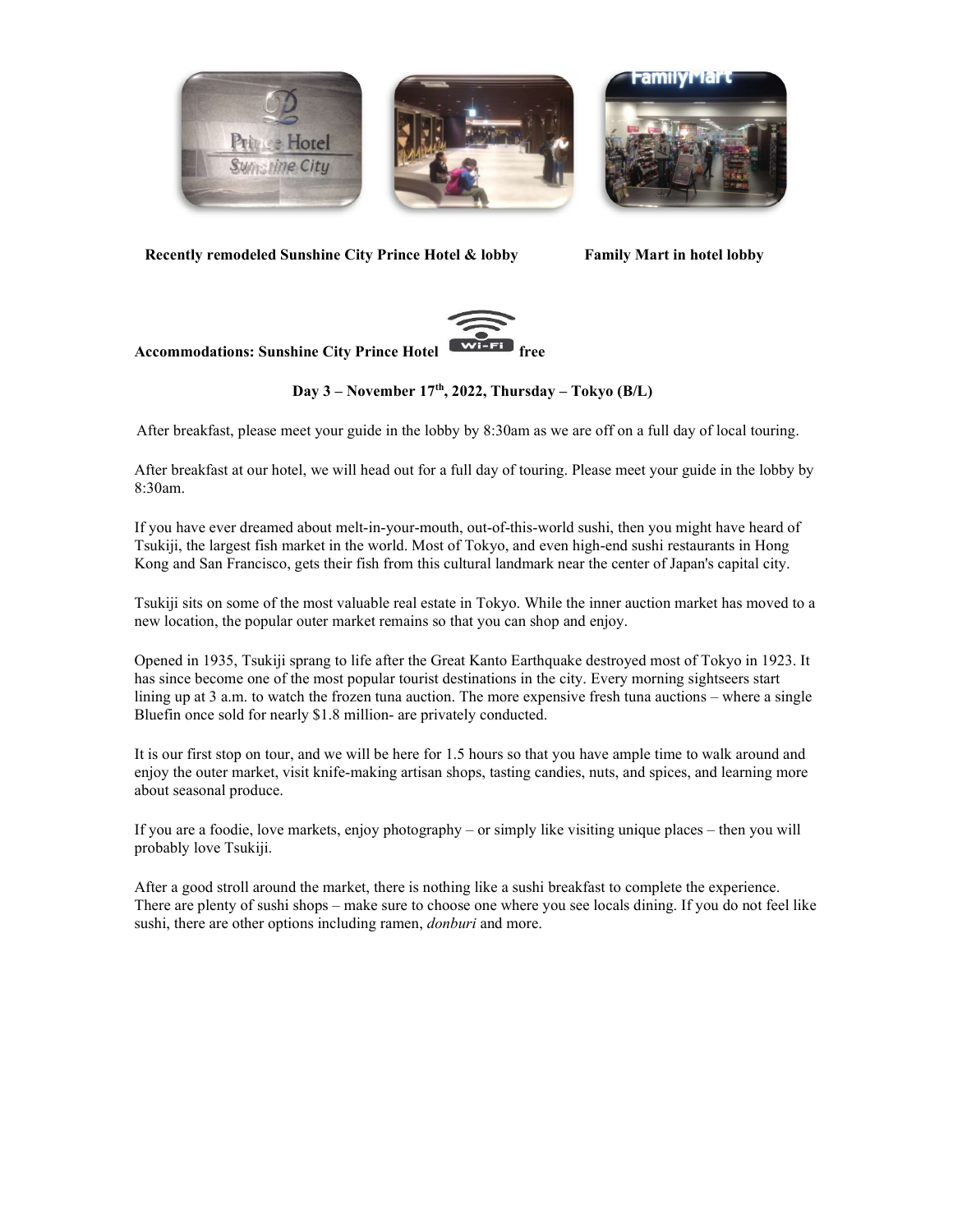

Tsukiji Fish Market

From here we are off to Ameyoko Shopping Street, famous throughout Japan for its wide variety of products.

The name "Ameyoko" is a short form for "Ameya Yokocho" (candy store alley), as candies were traditionally sold there. Alternatively, "Ame" also stands for "America", because a lot of American products used to be available there when the street was the site of a black market in the years following WWII.

You can get just about EVERYTHING here, clothes, bags, cosmetics, fresh fish, dried squid and spices are sold along Ameyoko. It is quite the scene to just walk around through the very crowded and narrow streets. An awesome place to sightsee, shop and eat! We will remain here for 1.5 hr., so you can shop at leisure.



### Ameyoko- best spot to find omiyage items.

Its noontime and time for lunch at a local restaurant.

After lunch we are off to Asakusa, the traditional, low-rise, down, and dirty Tokyo of yesteryear. Although on the surface it is ye olde Japan, this was the first part of the capital to have significant western influence. It was even the site of Japan's first cinema.

Attractions in the area include one of Tokyo's most historic temples – Sensoji, and the impressive Kaminarimon Gate that marks the entranceway to the temple. Also, you cannot miss Phillip Stark's 'Golden Poo' on the roof of the nearby Asahi Breweries headquarters.

Sensoji Temple dates to 645, but with the original destroyed in the air raids of 1945, today's building is a 1958 reconstruction. At the top of the steps, as a mark of respect, clap twice and bow your head. It's also customary to make a small offering by tossing coins into the wooden rack.

The Five Storied Pagoda was built in 1973 and amongst others; it stands in honor of comedians! Standing 54 meters high, reinforced with concrete and steel, and like all pagodas, running down the center is a giant pillar of Japanese Cypress tree wood.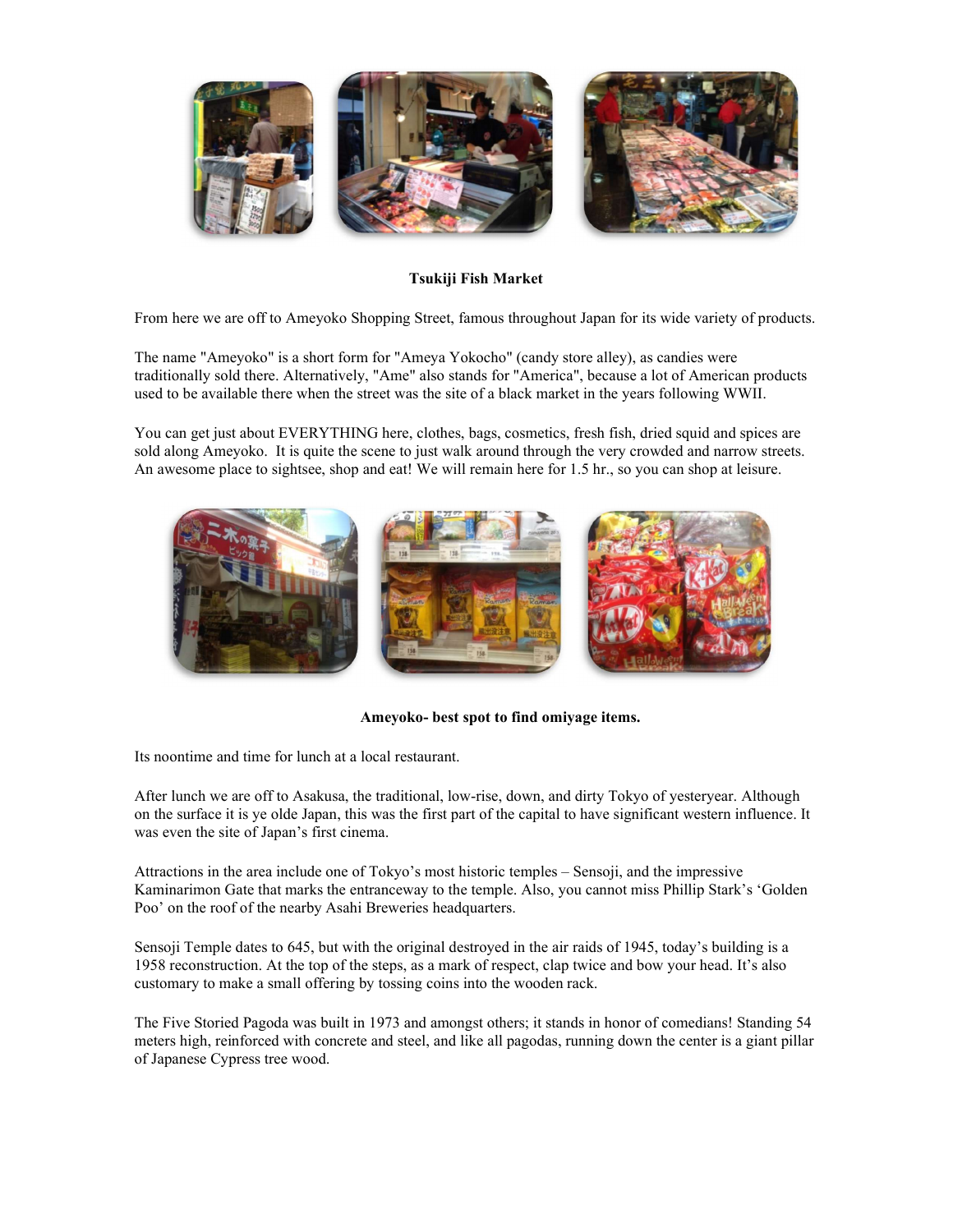Once through the gate you will be in Nakamise Shopping Arcade. The street is lined with colorful, lively stalls selling traditional knick- knacks, festival foods, and rice crackers. There are over 50 shops along this shopping street. No worry, we will have time to shop and taste some of the food treats along the way.



### Asakusa and Nakamise Shopping Arcade

From here we return to our hotel, arrival by 4:00pm and the remainder of the afternoon and evening is free.



### Day 4 – November 18th, 2022, Friday – Tokyo-Takasaki-Kusatsu (B/L/D)

After breakfast, please meet your guide in the lobby by 8:30am as we are off on our first full day of touring. Please prepare a small overnight bag for the next 2 nights. Our larger pieces will remain here.

The morning begins with a drive to Takasaki, an often-forgotten city in Gunma Prefecture. With a population of just under 400,00, it offers all the comforts of a big Japanese city, a good mix of city and country life combined. It is also known as "Daruma Town", for its manufacture of Takasaki Daruma dolls, and can boast of having the highest production quantity of these in all of Japan. Besides this, it is popularly known for its numerous Italian restaurants, and every year hosts the "King of Pasta" gourmet event. This has earned it its second nickname, "Pasta Town". The drive time is approximately 2.5 hours, and a rest stop will be made on the way.

Once here, we will be visiting Tokumeien Garden, considered one of the finest Japanese gardens in the Kanto region. Set in a valley next to Doukutsu Kannon Cave, the garden offers a waterfall, koi pond, zen and moss garden.

The garden is known for its unique rising and falling landscape, but it was built on what was originally an even slope. Earth dug out in the construction of the cave was used to create the garden's undulating quality.

In spring, it is full of azaleas, mountain cherries, and brilliant fresh verdure. In summer come the hydrangeas, and now in fall, its glorious autumn leaves are renowned. Enjoy time here to take in the beauty.

From here, lunch time and off to a local restaurant to enjoy a western style lunch.

Our afternoon begins with a visit to Daruma no Furusato Daimonya, a shop specializing in the handicraft of daruma beloved as talismans making wishes come true while carrying the spirit of persistence through the ups and downs of life. Besides observing the production of these daruma by skillful artisans we will enjoy a daruma painting hands-on experience. You can also purchase completed ones as a souvenir from Takasaki.

We now make our way to Kusatsu Onsen, one of Japan's most famous hot spring resorts. The drive time is approximately two hours, and a rest stop will be made along the way.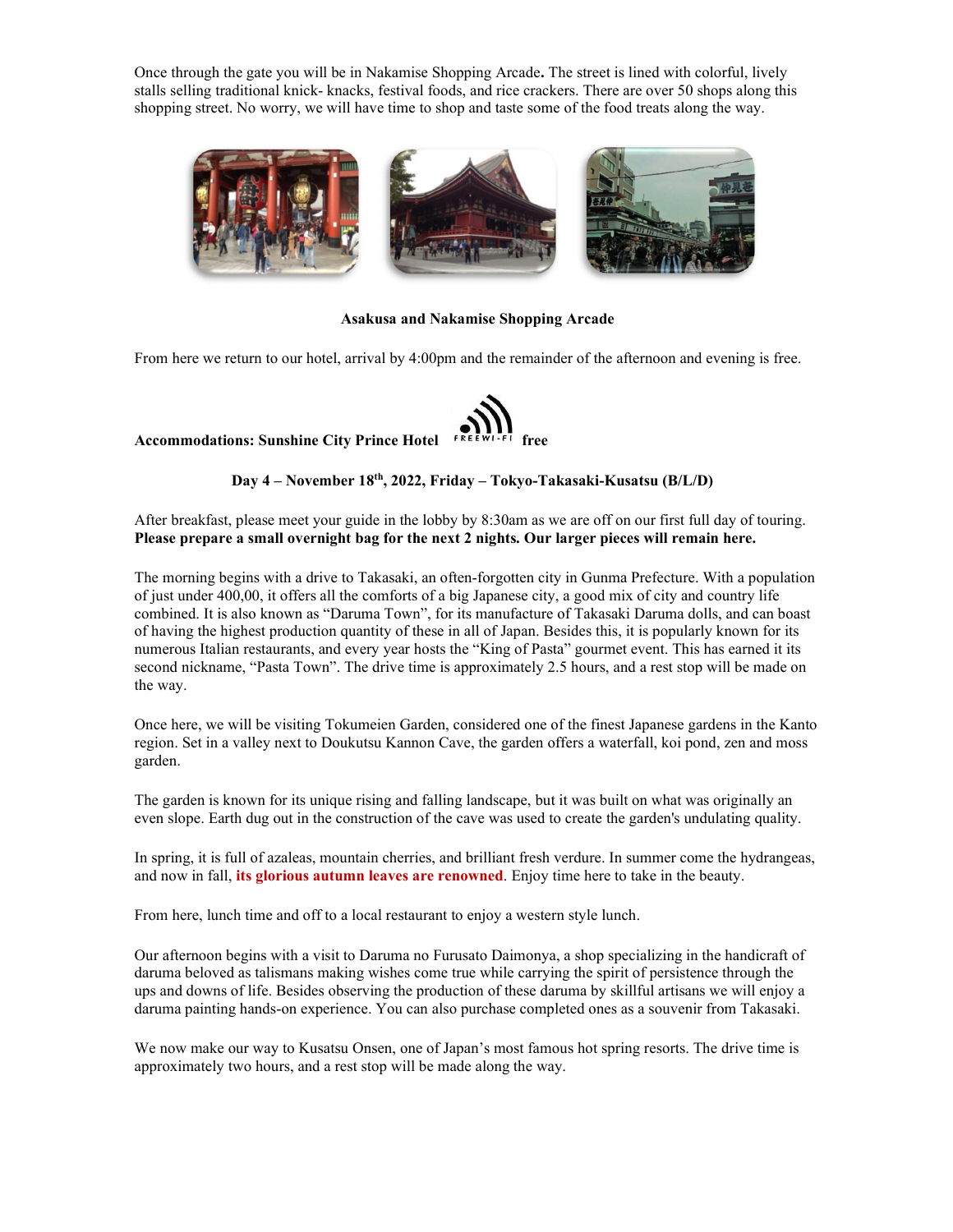Before going to our onsen for the evening, we end our touring day with a Yomomi and Dance Show. It is a short 30-minute performance, a unique opportunity to see local women stir the waters with large wooden paddles to cool it down while singing folk songs. There is also the opportunity for you to try your hand at it if you care to.

Now, off to our hotel, Yorokobi no yada Takamatsu. This traditional Japanese inn surrounded by lush greenery and mountains is especially known for excellent indoor and outdoor baths. Our arrival will be by 5:15pm, followed by dinner at 6:30pm. After dinner, the remainder of the evening is free.

The Yubatake, (hot water field) is one of the resort's main sources of hot spring water. After bubbling to the surface at a temperature of more than 70 degrees Celsius, the hot spring water is cooled down in the yubatake's wooden conduits by a few degrees before it gets distributed to the various ryokan and public baths.

# Accommodations: Yorokobi no yada Takamatsu **WIFEL** free-Japanese style rooms

# Day 5 – November 19th, 2022, Saturday – Kusatsu-Matsumoto (B/L)

After breakfast, please meet your guide in the lobby by 8:30am as we are on another full day of touring.

The morning begins with a drive to Jigokudani Monkey Park, home of the world-famous "snow monkeys". Over 160 Japanese Macaque monkeys inhabit the area and despite the harsh conditions (snow-covered for one-third of the year) and the rough cliffs and hot springs bursting from the ground, the area is paradise for the monkeys. The reason is that same hot spring water collects in pools that the monkeys enjoy bathing in. The drive time is approximately 2-hours, and we will make a rest stop along the way.

You will be able to enjoy this unique experience of seeing wild monkeys' bathing in a natural hot spring. The monkeys live in large social groups, and it can be quite entertaining to watch their interactions. Accustomed to humans, the monkeys can be observed from very close and almost completely ignore their human guests.

Lunch time is approaching, and we are off to a local restaurant for a Japanese style lunch followed by an always fun hands-on experience, apple picking at a local farm.

From here, we journey to Matsumoto, the second largest city in the Nagano Prefecture and most famous for Matsumotojo, one of Japan's most beautiful original castles. The drive time is approximately 1.5 hours, and a rest stop will be made along the way.

Accommodations for tonight are at the Alpico Plaza Hotel, just a 5-minute walk to the JR Station and the popular shopping streets of Nawate and Nakamachi.

Our arrival will be by 5:30pm and once checked-in, the remainder of the evening is free. A wide variety of shops and dining options just steps from our hotel.



# Accommodations: Alpico Plaza Hotel

Day 6 – November 20th, 2022, Sunday – Matsumoto-Tokyo (B/L)

After breakfast, please meet your guide in the lobby by 8:30am for a full touring day, our destination, Japan's capital, Tokyo.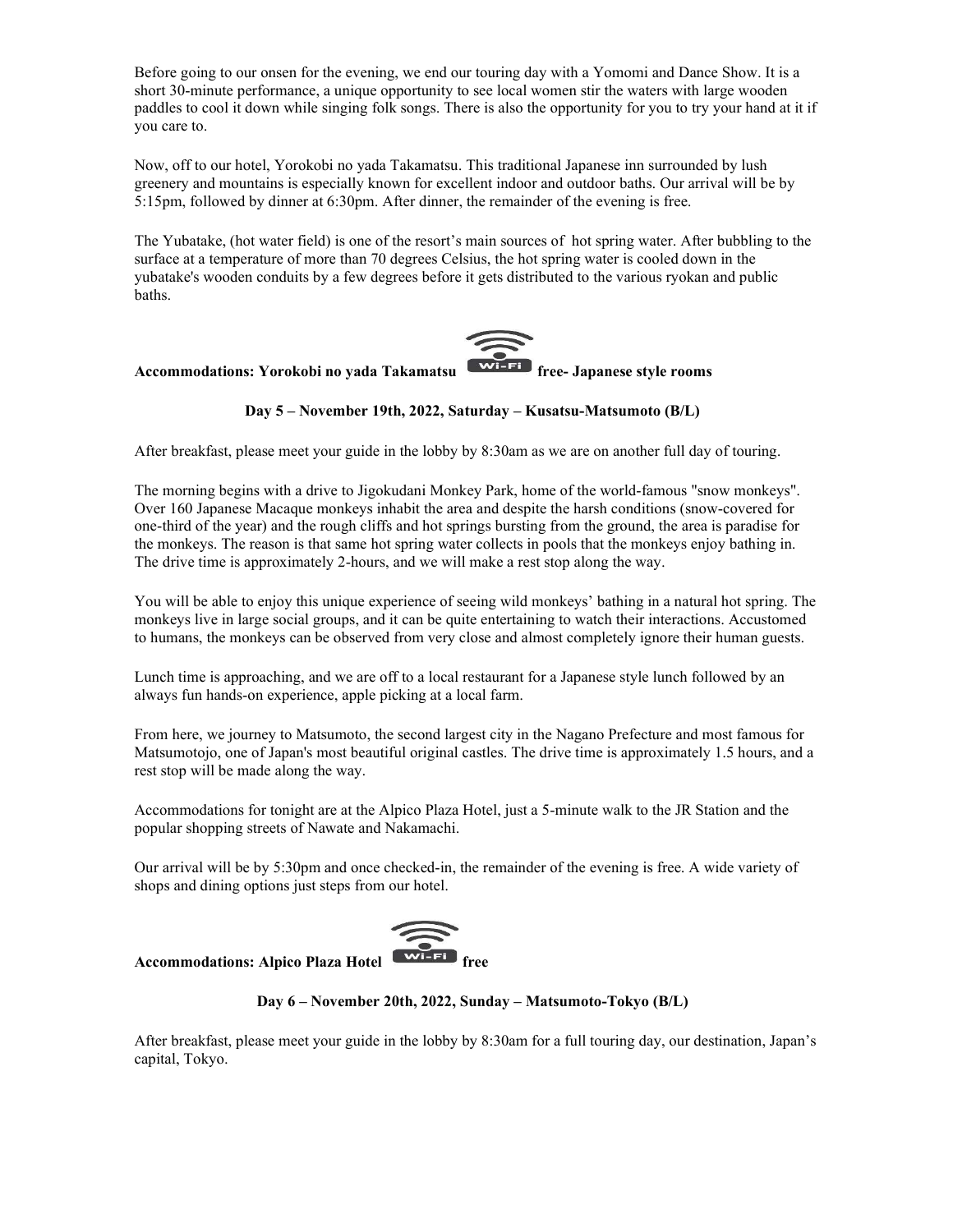The morning begins with a visit to Matsumoto Castle, one of Japan's premier historic castles, beautiful among Japan's original castles. It is a "hirajiro" - a castle built on plains rather than on a hill or mountain. Matsumoto Castle is unique for having both a secondary donjon and a turret adjoined to its main keep. The castle structures, in combination with their characteristic black wainscoting, give off an air of grandeur and poise.

The contrasting black and white plaster of the exterior stands out boldly against the magnificent backdrop of the Japanese Alps. Built with many unique architectural elements, Matsumoto Castle also features a moon viewing pavilion, indicative of the lifestyle of the feudal lords. If you look over the moat, you can see the beautiful reflection of the castle with blazing red leaves on the surface of the water. Enjoy the fall colors!

Now to enjoy time at Nawate dori, a nice old fashion shopping street close by to the castle. Lined with around 50 shops that vary from antique dealers and 'dagashi' candy stores to stylish bakeries and designer boutiques, the frog-themed street makes a great place to stroll when seeing the castle. Walking along you will experience the feel of city's history as a castle town.

Lunch time, Japanese style at the Ishii Miso Factory. Founded in 1868, Ishii Miso makes miso the way they always have – aging it in cedar barrels for 3 years. They pride themselves in only using soybeans and rice grown in Japan as well as local spring water.

After lunch and a factory tour, maybe enjoy a cone of miso ice cream and/or time to browse their gift shop for miso items.

We now make our way to the Matsumoto Station for the limited express train to Tokyo departing on the Azusa 20 at 1:45pm and arriving at Tokyo's Shinjuku Station at 4:34pm. We will be met by our charter bus for the transfer over to our hotel.

Accommodations for the last two nights on tour are back at the Sunshine City Prince Hotel, in Ikebukuro.



# Accommodations: Sunshine City Prince Hotel  $\overbrace{\text{w}_{i-Fi}}$  free

Day 7 – November 21st, 2022, Monday – Tokyo (B)

After breakfast, please meet your guide in the lobby by 9:30am. It is our last day on tour, but still much to see and do before our flight home later this evening.

The morning begins with a visit to Meiji Jingu Gaien, a 300-meter-long avenue for a stroll under the tunnel of golden yellow foliage created by 146 gingko trees. It is considered one of the most beautiful places in Tokyo for autumn foliage with its stunning yellow colors. Today we are going to enjoy time at the Ginkgo Festival, a 300-meter-long ginkgo-lined avenue at Meiji Jingu Gaien, celebrated spot for admiring fall foliage.

Adding to the event's popularity are temporary stalls selling noted products from different regions of Japan as well food and drinks. As today is a national holiday, the festival will have quite a few local folks enjoying the foliage and festivities as well.

This afternoon we are off for quite an experience, a visit to Shibuya Scramble Square, recently open November 1<sup>st</sup>, 2019. This 230-meter tower overlooks famous Shibuya Scramble Crossing and on top, Shibuya Sky, an observatory offering a 360-degree view of Tokyo.

Shibuya Crossing and shopping area is rumored to be the world's busiest, this intersection in front of Shibuya Station is famously known as 'The Scramble'. It is an awesome spectacle of giant video screens and neon, guaranteed to give you a 'Wow – I'm in Tokyo!' feeling. People come from all directions at once – sometimes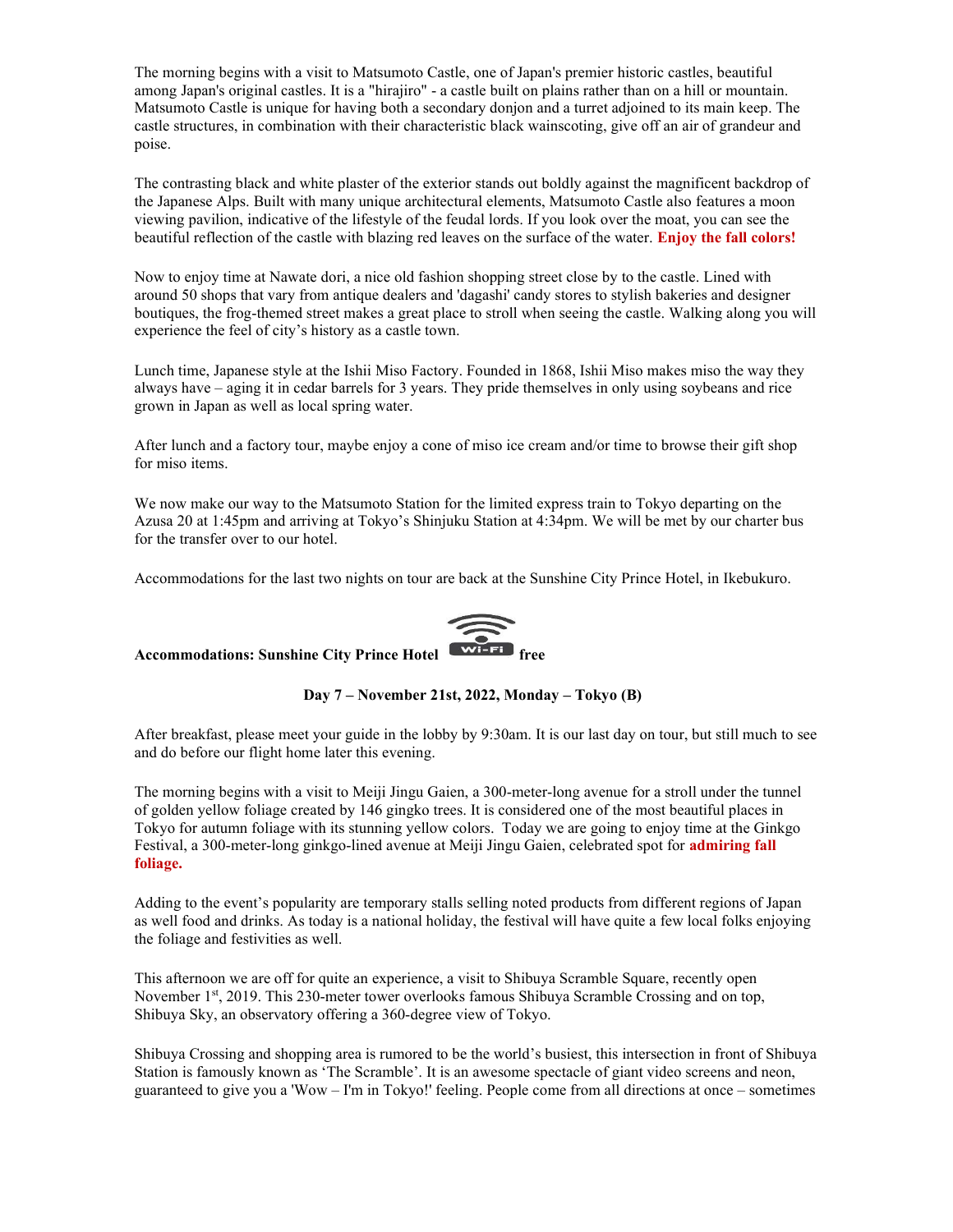over a thousand with every light change – yet still manage to dodge each other with a practiced, nonchalant agility.

From the 46th floor Sky Stage, enjoy many of Tokyo's landmarks, the New National Stadium, Shinjuku, Tokyo Tower, Tokyo Skytree and Tokyo Bay. Should we be blessed with a clear weather day, there's even a special spot to view and photograph Mt. Fuji.

We will also be visiting for a brief photo stop at the Hachiko Dog statute, Tokyo's most famous pooch, Hachikō. This Akita dog came to Shibuya Station every day to meet his master, a professor, returning from work. After the professor died in 1925, Hachikō continued to come to the station daily until his own death nearly 10 years later. The story became legend, and a small statue was erected in the dog's memory in front of Shibuya Station.

We now make our way to the antenna shops in Yurakucho. Local governments have created these shops to promote their regions through food, souvenirs, and tourist information. Represented regions include Hokkaido, Kansai, Akita, Aomori, and Okinawa. Enjoy free time here to shop and lunch on your own.

Now, back to our hotel, arrival by 5:30pm and the remainder of the afternoon and evening is free.



# Accommodations: Sunshine City Prince Hotel

#### Day 8 – November 22nd, 2022, Tuesday – Tokyo (B)

After breakfast, enjoy a complete free day to sightsee on your own, shop until you drop or maybe, a combination of both. In any case, we have a late check-out from the hotel. You will have access to your room until check out later this evening.

Please meet in the lobby by 8:00pm as we bid Tokyo good-bye and make our way to the Haneda Airport for the flight home.

### Hawaiian Airlines #856 Departs Haneda 11:55 pm – Arrive In Honolulu 12:15 pm